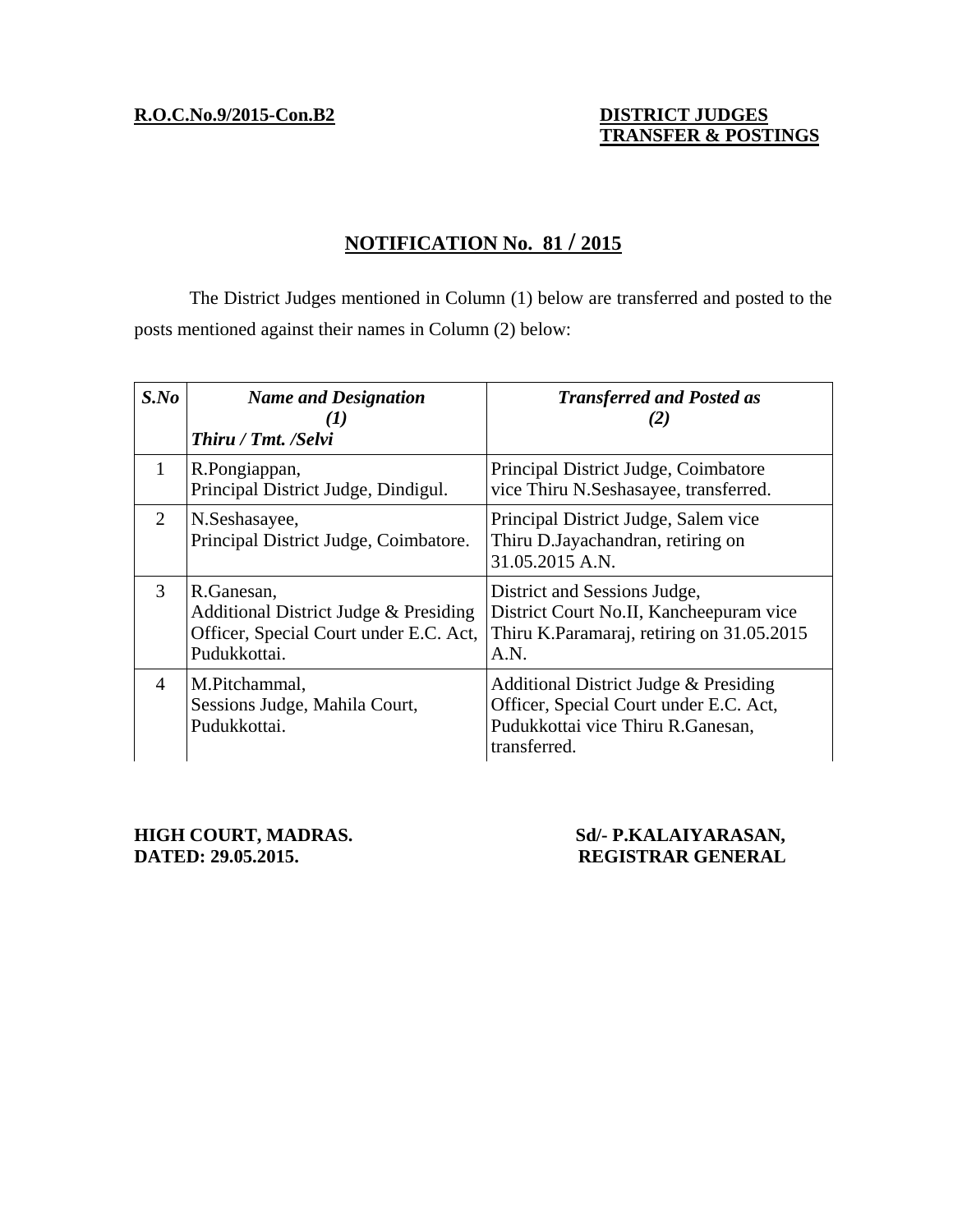### **R.O.C.No.9/2015-Con.B2**

### **OFFICIAL MEMORANDUM**

Sub: Courts and Judges - District Judges - Transfer and Postings – Notification issued - Joining instructions - Issued.

Ref: High Court's Notification No. 81 / 2015, dated : 29.05.2015. .............

 Thiru R.Pongiappan, Principal District Judge, Dindigul, who has been transferred and posted as Principal District Judge, Coimbatore in the High Court's Notification cited above, is required to hand over charge of his post to the Additional District Judge, Dindigul, on 31.05.2015 A.N. and then take charge of the post of the Principal District Judge, Coimbatore, immediately, without availing full joining time.

 The Additional District Judge, Dindigul is required to hold full additional charge of the post of Principal District Judge, Dindigul, until further orders.

 Thiru N.Seshasayee, Principal District Judge, Coimbatore, who has been transferred and posted as Principal District Judge, Salem in the arising vacancy due to retirement of Thiru D.Jayachandran, on 31.05.2015 A.N., in the High Court's Notification cited above, is required to hand over charge of his post to the I Additional District Judge, Coimbatore, on 31.05.2015 A.N. and then take charge of the post of Principal District Judge, Salem, immediately, without availing full joining time.

 The I Additional District Judge, Coimbatore is required to hold full additional charge of the post of Principal District Judge, Coimbatore, till Thiru R.Pongiappan, takes charge of the said post.

 Thiru R.Ganesan, Additional District Judge & Presiding Officer, Special Court under E.C.Act, Pudukkottai, who has been transferred and posted as District and Sessions Judge, District Court No.II, Kancheepuram in the arising vacancy due to retirement

....2